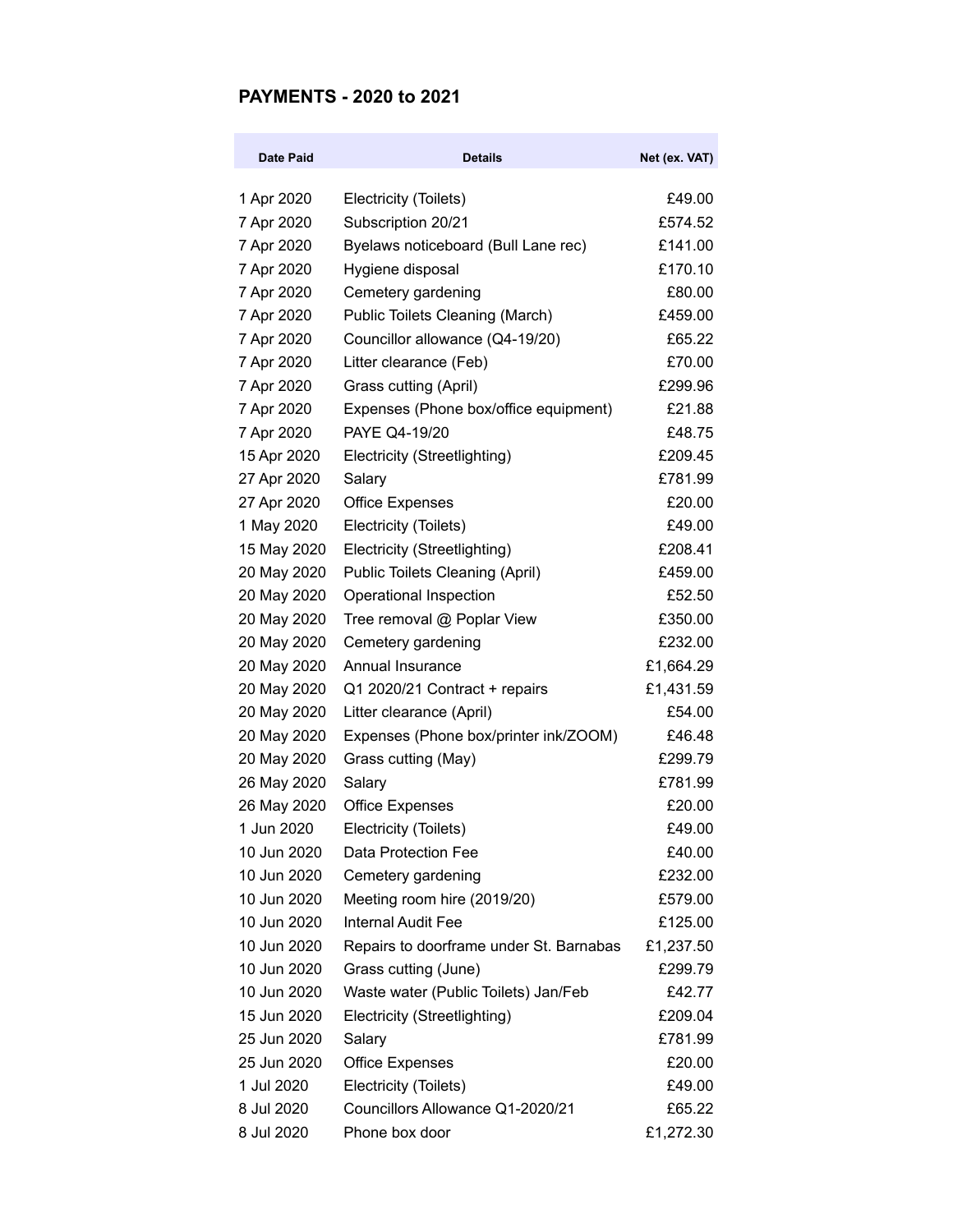| 8 Jul 2020  | Zoom/Keys/Toilets                  | £399.25   |
|-------------|------------------------------------|-----------|
| 8 Jul 2020  | PAYE Q1-2020/21                    | £20.70    |
| 8 Jul 2020  | Cemetery gardening                 | £232.00   |
| 8 Jul 2020  | Litter clearing                    | £113.00   |
| 8 Jul 2020  | Mowing (July)                      | £299.79   |
| 15 Jul 2020 | Electricity (Streetlighting)       | £208.41   |
| 27 Jul 2020 | Salary                             | £781.99   |
| 27 Jul 2020 | <b>Office Expenses</b>             | £20.00    |
| 28 Jul 2020 | Water - Allotments                 | £11.00    |
| 28 Jul 2020 | Water - Toilets                    | £17.00    |
| 3 Aug 2020  | Electricity (Toilets)              | £49.00    |
| 17 Aug 2020 | Electricity (Streetlighting)       | £209.04   |
| 17 Aug 2020 | External audit fee                 | £300.00   |
| 17 Aug 2020 | Cemetery/allotment gardening       | £1,122.00 |
| 17 Aug 2020 | Annual inspection                  | £52.50    |
| 17 Aug 2020 | Maintenance Contract Q2-2020/21    | £781.59   |
| 17 Aug 2020 | Legal fees (Bull Lane)             | £2,000.00 |
| 17 Aug 2020 | Litter clearing (July)             | £99.00    |
| 17 Aug 2020 | Cleaning toilets (July)            | £100.00   |
| 17 Aug 2020 | Mowing (JuAugusty)                 | £299.79   |
| 17 Aug 2020 | Mowing (August)                    | £65.00    |
| 17 Aug 2020 | Expenses                           | £146.70   |
| 25 Aug 2020 | Salary                             | £781.99   |
| 25 Aug 2020 | <b>Office Expenses</b>             | £20.00    |
| 28 Aug 2020 | Water - Allotments                 | £11.00    |
| 28 Aug 2020 | <b>Water - Toilets</b>             | £17.00    |
| 1 Sep 2020  | Electricity (Toilets)              | £49.00    |
| 7 Sep 2020  | Water - Cemetery                   | £6.00     |
| 9 Sep 2020  | Cleaning toilets (August)          | £369.00   |
| 9 Sep 2020  | Cemetery/footpath gardening        | £302.00   |
| 9 Sep 2020  | Mowing (Sep)                       | £299.79   |
| 9 Sep 2020  | Tree clearance @ Bull Lane         | £0.00     |
| 9 Sep 2020  | Hygiene disposal                   | £76.50    |
| 9 Sep 2020  | Litter clearing (August)           | £125.00   |
| 9 Sep 2020  | Mowing (August)                    | £0.00     |
| 15 Sep 2020 | Electricity (Streetlighting)       | £209.04   |
| 17 Sep 2020 | Covid Snake (materials)            | £113.62   |
| 25 Sep 2020 | Salary                             | £781.99   |
| 25 Sep 2020 | <b>Office Expenses</b>             | £20.00    |
| 28 Sep 2020 | Water - Allotments                 | £11.00    |
| 28 Sep 2020 | Water - Toilets                    | £17.00    |
| 1 Oct 2020  | Electricity (Toilets)              | £49.00    |
| 5 Oct 2020  | Water - Cemetery                   | £6.00     |
| 14 Oct 2020 | Councillors Allowance (Q2-2020/21) | £69.41    |
| 14 Oct 2020 | Councillors Allowance (Q2-2020/21) | £69.41    |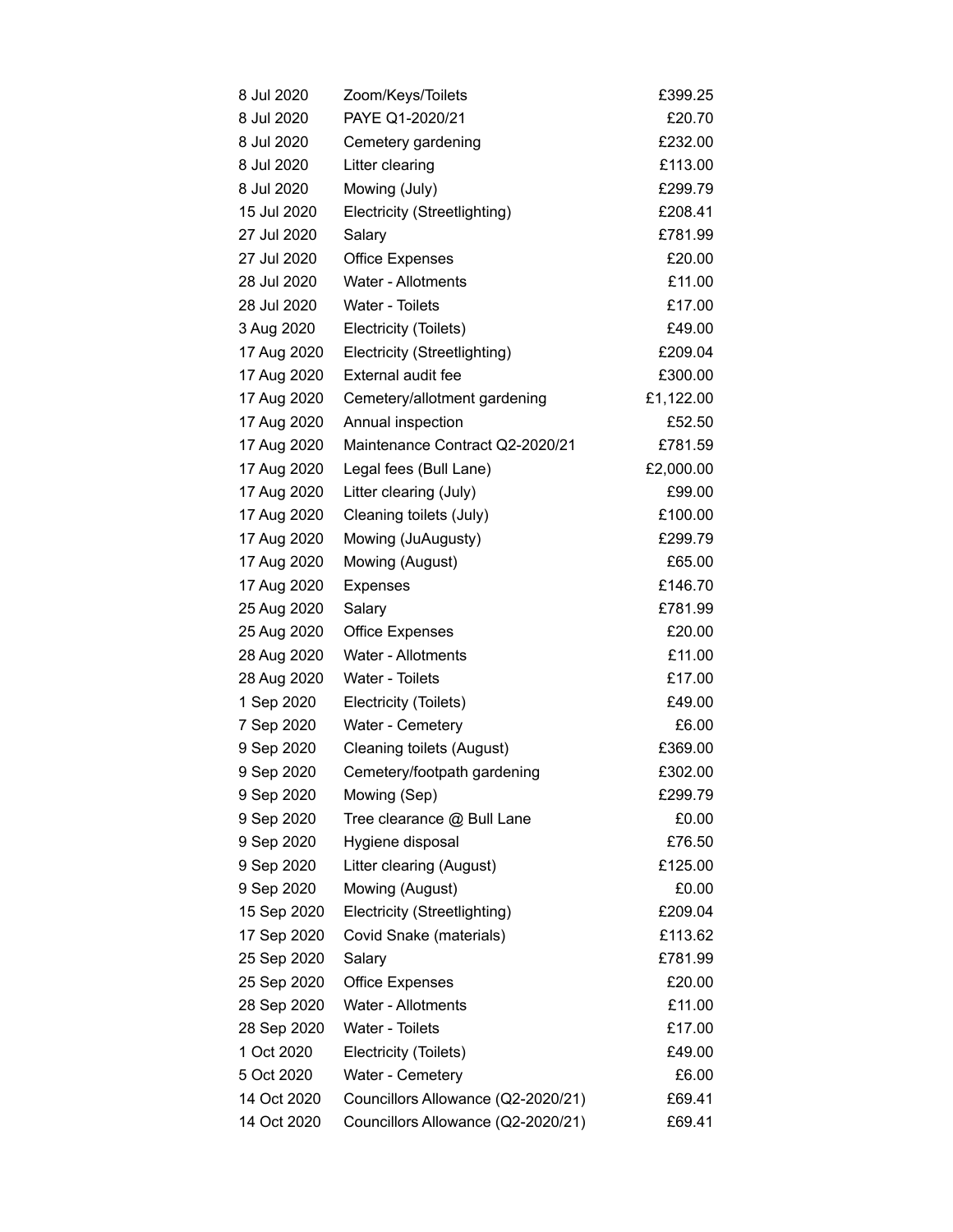| 14 Oct 2020 | Mowing (September)                     | £65.00    |
|-------------|----------------------------------------|-----------|
| 14 Oct 2020 | PAYE (Q2-2020/21)                      | £20.70    |
| 14 Oct 2020 | Tree clearance @ Bull Lane             | £250.00   |
| 14 Oct 2020 | Drain inspection @ Bull Lane           | £50.00    |
| 14 Oct 2020 | Litter picking (September)             | £100.00   |
| 14 Oct 2020 | Bollard replacements @ Bull Lane       | £252.95   |
| 14 Oct 2020 | Lighting repairs                       | £650.00   |
| 14 Oct 2020 | Mowing (October)                       | £299.79   |
| 14 Oct 2020 | Cleaning toilets (September)           | £468.00   |
| 14 Oct 2020 | Toilet cleaning supplies               | £55.89    |
| 14 Oct 2020 | Expenses - zoom/postage                | £116.28   |
| 15 Oct 2020 | Electricity (Streetlighting)           | £208.41   |
| 26 Oct 2020 | Salary                                 | £781.99   |
| 26 Oct 2020 | <b>Office Expenses</b>                 | £20.00    |
| 28 Oct 2020 | Water - Allotments                     | $-E8.30$  |
| 28 Oct 2020 | Water - Toilets                        | £17.00    |
| 2 Nov 2020  | Electricity (Toilets)                  | £49.00    |
| 5 Nov 2020  | Water - Cemetery                       | £6.00     |
| 11 Nov 2020 | Councillors Allowance (Q2-2020/21)     | £69.41    |
| 11 Nov 2020 | Q3 2020/21 Maintenance Contract        | £781.59   |
| 11 Nov 2020 | <b>Cleaning supplies</b>               | £21.42    |
| 11 Nov 2020 | Waste water @ Public Toilets (Feb-Aug) | £103.91   |
| 11 Nov 2020 | Cleaning toilets (October)             | £486.00   |
| 11 Nov 2020 | Litter picking (October)               | £125.00   |
| 11 Nov 2020 | Mowing (November)                      | £299.79   |
| 11 Nov 2020 | <b>Bull Lane inspection</b>            | £52.50    |
| 11 Nov 2020 | <b>Bull Lane CCTV survey</b>           | £280.00   |
| 11 Nov 2020 | Cemetery gardening                     | £752.00   |
| 11 Nov 2020 | Bus shelter LR/Architect fee           | £522.00   |
| 11 Nov 2020 | Poppy Appeal donation                  | £75.00    |
| 11 Nov 2020 | Mowing/Vertidrain (October)            | £395.00   |
| 16 Nov 2020 | Electricity (Streetlighting)           | £209.04   |
| 24 Nov 2020 | Legal fees (Bull Lane)                 | £2,000.00 |
| 24 Nov 2020 | Xmas hampers/Gordon Ottaway donation   | £380.00   |
| 24 Nov 2020 | Fence posts (Bull Lane)                | £335.90   |
| 25 Nov 2020 | Salary                                 | £781.99   |
| 25 Nov 2020 | <b>Office Expenses</b>                 | £20.00    |
| 30 Nov 2020 | Water - Allotments                     | £11.00    |
| 30 Nov 2020 | Water - Toilets                        | £17.00    |
| 1 Dec 2020  | Electricity (Toilets)                  | £49.00    |
| 7 Dec 2020  | Water - Cemetery                       | £6.00     |
| 9 Dec 2020  | Cleaning toilets (November)            | £450.00   |
| 9 Dec 2020  | Litter picking (November)              | £150.00   |
| 9 Dec 2020  | Mowing (December)                      | £299.79   |
| 9 Dec 2020  | Training (Cllr P. Ray)                 | £50.00    |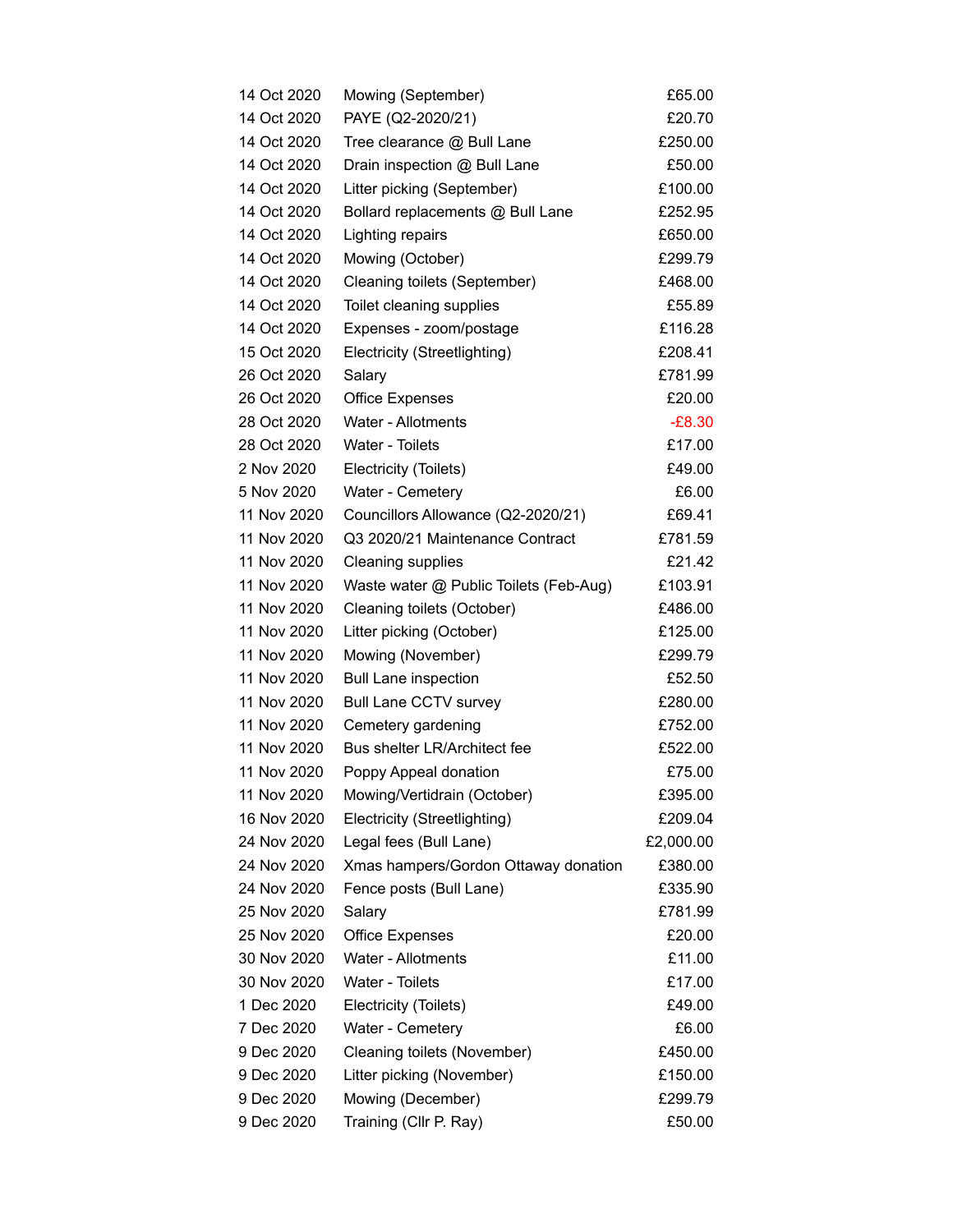| 9 Dec 2020  | Legal fees (Bull Lane)                    | £600.00   |
|-------------|-------------------------------------------|-----------|
| 9 Dec 2020  | Ground repairs (Poplar View)              | £175.00   |
| 9 Dec 2020  | War memorial cleaning                     | £35.99    |
| 9 Dec 2020  | Expenses                                  | £46.78    |
| 9 Dec 2020  | Parish Award                              | £50.00    |
| 9 Dec 2020  | Stationery                                | £2.52     |
| 15 Dec 2020 | Electricity (Streetlighting)              | £208.41   |
| 29 Dec 2020 | Salary                                    | £781.99   |
| 29 Dec 2020 | <b>Office Expenses</b>                    | £20.00    |
| 29 Dec 2020 | Water - Allotments                        | £11.00    |
| 29 Dec 2020 | Water - Toilets                           | £17.00    |
| 4 Jan 2021  | Electricity (Toilets)                     | £49.00    |
| 5 Jan 2021  | Water - Cemetery                          | £6.00     |
| 13 Jan 2021 | Cleaning toilets (December)               | £324.00   |
| 13 Jan 2021 | Litter picking (December)                 | £120.00   |
| 13 Jan 2021 | Mowing (January)                          | £205.15   |
| 13 Jan 2021 | Councillors Allowance Q3-2020/21          | £69.41    |
| 13 Jan 2021 | Councillors Allowance Q3-2020/21          | £69.41    |
| 13 Jan 2021 | Councillors Allowance Q3-2020/21          | £69.41    |
| 13 Jan 2021 | Councillors Allowance Q3-2020/21          | £69.41    |
| 13 Jan 2021 | Cemetery gardening                        | £778.00   |
| 13 Jan 2021 | Legal fees (Bull Lane)                    | £1,745.00 |
| 13 Jan 2021 | Expenses (Web domain, Covid sign, ZOO     | £69.82    |
| 13 Jan 2021 | <b>Water - Public Toilets</b>             | £92.69    |
| 18 Jan 2021 | Electricity (Streetlighting)              | £209.04   |
| 25 Jan 2021 | Salary                                    | £781.99   |
| 25 Jan 2021 | <b>Office Expenses</b>                    | £20.00    |
| 28 Jan 2021 | <b>Water - Allotments</b>                 | £11.00    |
| 28 Jan 2021 | Water - Toilets                           | £17.00    |
| 1 Feb 2021  | Electricity (Toilets)                     | £18.00    |
| 2 Feb 2021  | Mowing (January)                          | £94.64    |
| 2 Feb 2021  | Streetlight (St Peters Road)              | £1,032.00 |
| 2 Feb 2021  | Streetlight Columns - replacement         | £2,908.00 |
| 5 Feb 2021  | Water - Cemetery                          | £6.00     |
| 10 Feb 2021 | Mowing (February)                         | £299.79   |
| 10 Feb 2021 | Streetlight Q3 Maint/Repairs/Columns      | £2,606.59 |
| 10 Feb 2021 | Cleaning toilets (January)                | £100.00   |
| 10 Feb 2021 | Litter picking (January)                  | £75.00    |
| 10 Feb 2021 | Website/Zoom                              | £148.54   |
| 10 Feb 2021 | PAYE (Q3-2020/21)                         | £20.70    |
| 15 Feb 2021 | Electricity (Streetlighting)              | £206.09   |
| 25 Feb 2021 | Salary                                    | £781.99   |
| 25 Feb 2021 | <b>Office Expenses</b>                    | £20.00    |
| 25 Feb 2021 | Donation (activity packs during lockdown) | £300.00   |
| 1 Mar 2021  | Water - Allotments                        | £11.00    |